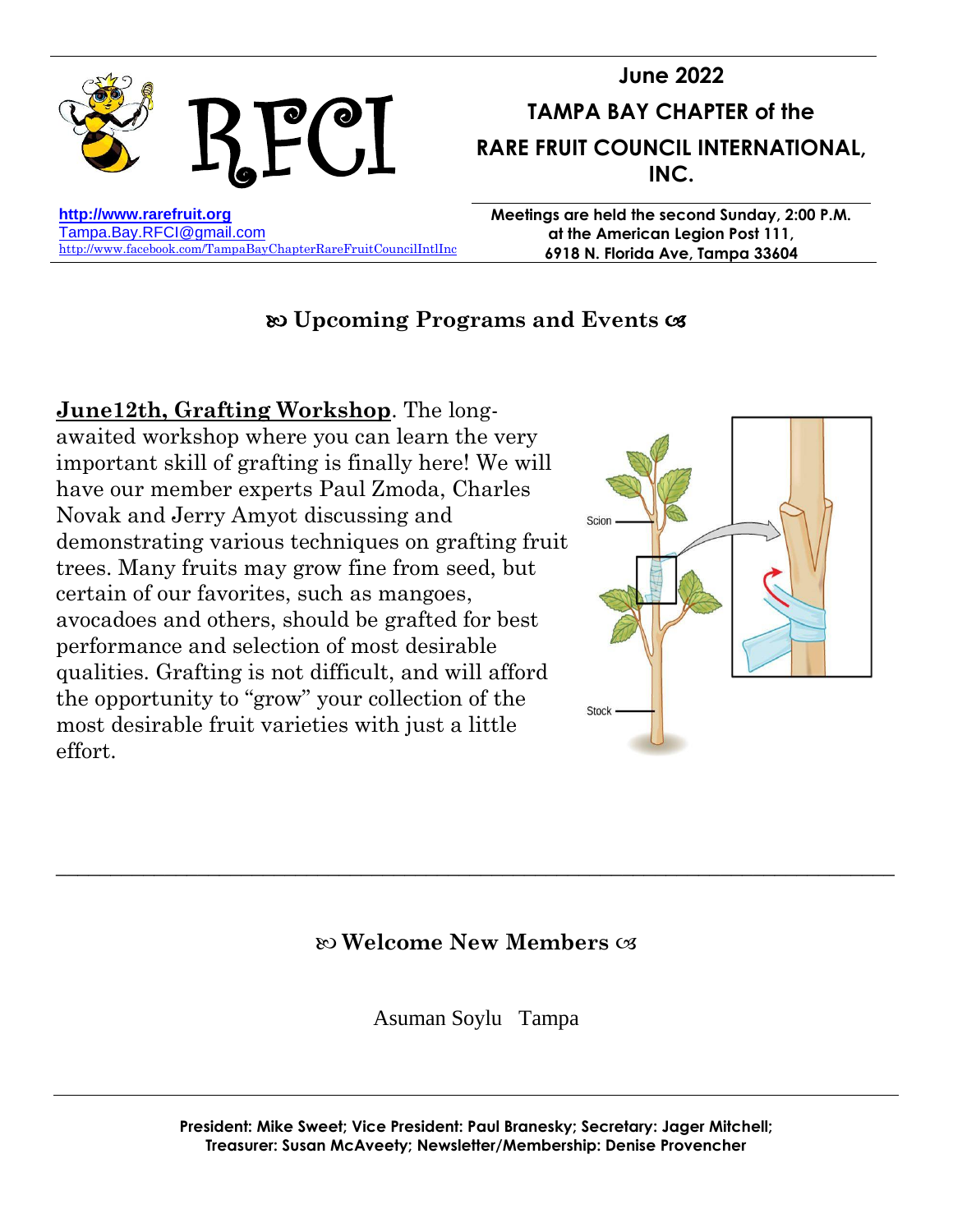

## **The Buzz About Bees**



Speaker

## Todd Truby



May's speaker was Todd Truby, vice president of the Pinellas Beekeepers Association. Todd is a busy bee himself, caring for 20-30 hives, selling nucleus hives and honey, conducting bee removal and relocation, as well as educating the public on these marvelous flying pollinators.

Pollinators are those who help plants transfer pollen between male and female parts of a flower, and include butterflies, bees, beetles, wasps, bumblebees, hummingbirds, mammals, and even humans!

Keeping bees in backyard hives is an important pastime, as 84% of beekeepers are actually backyard beekeepers. Commercial beekeepers manage 92% of the hive colonies, even though they comprise only 5% of beekeepers.

Photo provided by Angela Rodriguez

Interesting facts about bees:

- 20% of the world's food production is dependent on honey bees.
- Pollination benefits include higher percentage of fruit set, and larger fruit.
- Bees can fly up to 3 miles away from the hive to forage.
- Bees in commercial colonies are employed all over the country, and are loaded on semi trucks for delivery where ever they are needed to work.
- There are 50,000 to 60,000 bees in a healthy hive. Two to three thousand of these bees die daily.
- Only the female bee has a stinger. When she stings, the barbed stinger remains in the victim, and a muscle attached to the stinger will continue to pump venom into the victim for a period of time. Hence, why it is important to remove the stinger as quickly as possible. The female bee dies after stinging.
- The male has reproductive organs in the place of a stinger. Most male bees, called drones, will never have a chance to mate. Those who are "lucky" enough to mate will die after mating.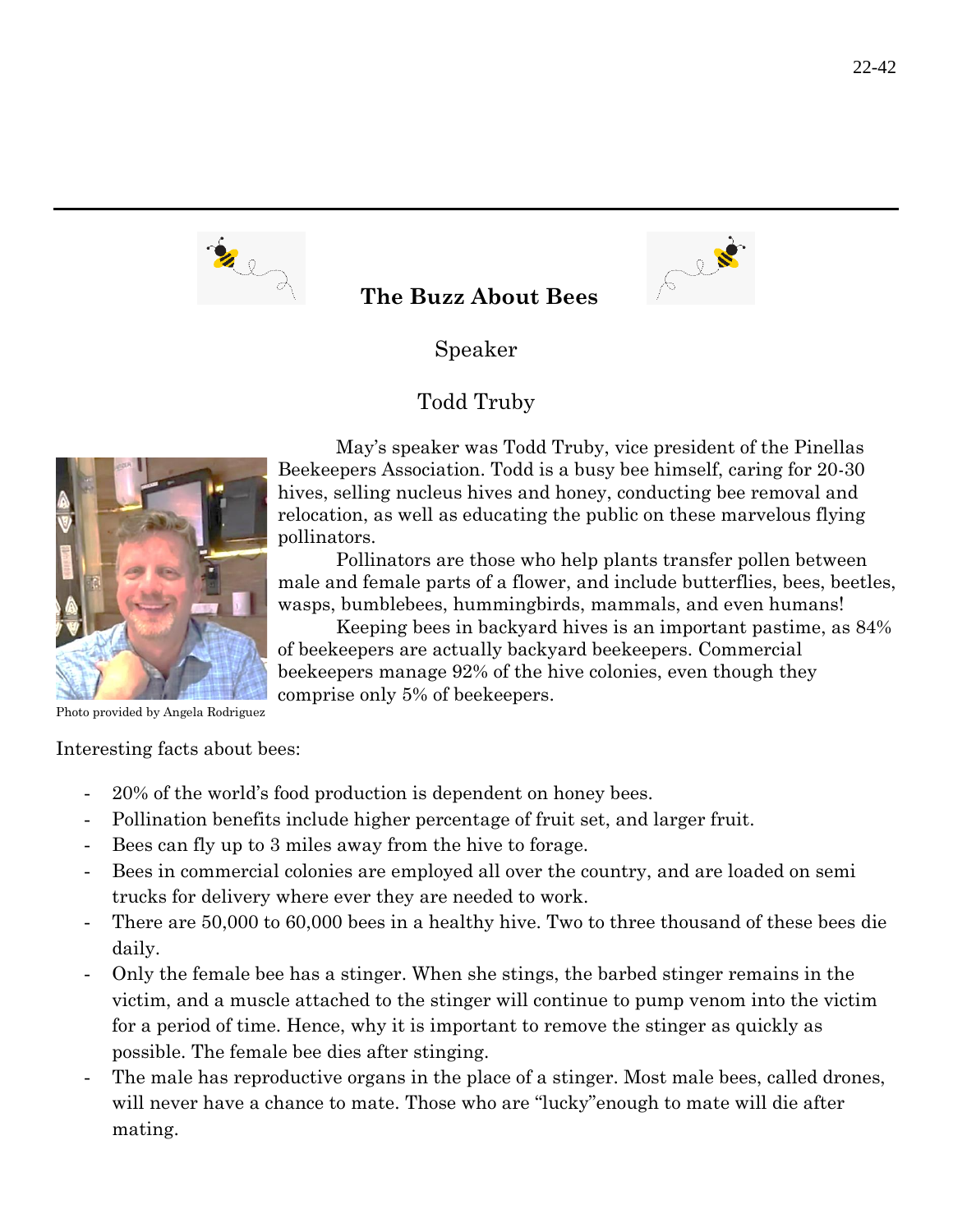- The queen is the only female who is allowed to reproduce. A queen is designated before she even hatches from the egg, and is fed a special diet of royal jelly to make her bigger.
- The queen is a true egg machine, producing half a million eggs in her 2-3 year life span.
- The average worker bee lives only 6 weeks. The wings wear out after about 500 flight miles. These poor gals need a better warranty!
- Bees maintain their hive temperature at 92 degrees.
- The average bee makes  $1/12$  of a teaspoon of honey during her short life.
- Honey doesn't spoil. Honey found in Egyptian tombs has been found edible even after thousands of years.
- Bees have five eyes.
- Remember! If you have bees that need to be removed, call an expert on bee removal in your county, do not call an exterminator!

For more information:

Todd Truby [vicepres@pinellasbees.com](mailto:vicepres@pinellasbees.com)

True Bee Honey 936 Highview Dr., Palm Harbor, Fl 34683 407-618-3428

<https://pinellasbeekeepers.buzz/contact-pba/>

<https://entnemdept.ufl.edu/honey-bee/>

### Gainesville Honey Bee Research and Extension Lab



Photo provided by Angela Rodriguez Photo provided by Angela Rodriguez

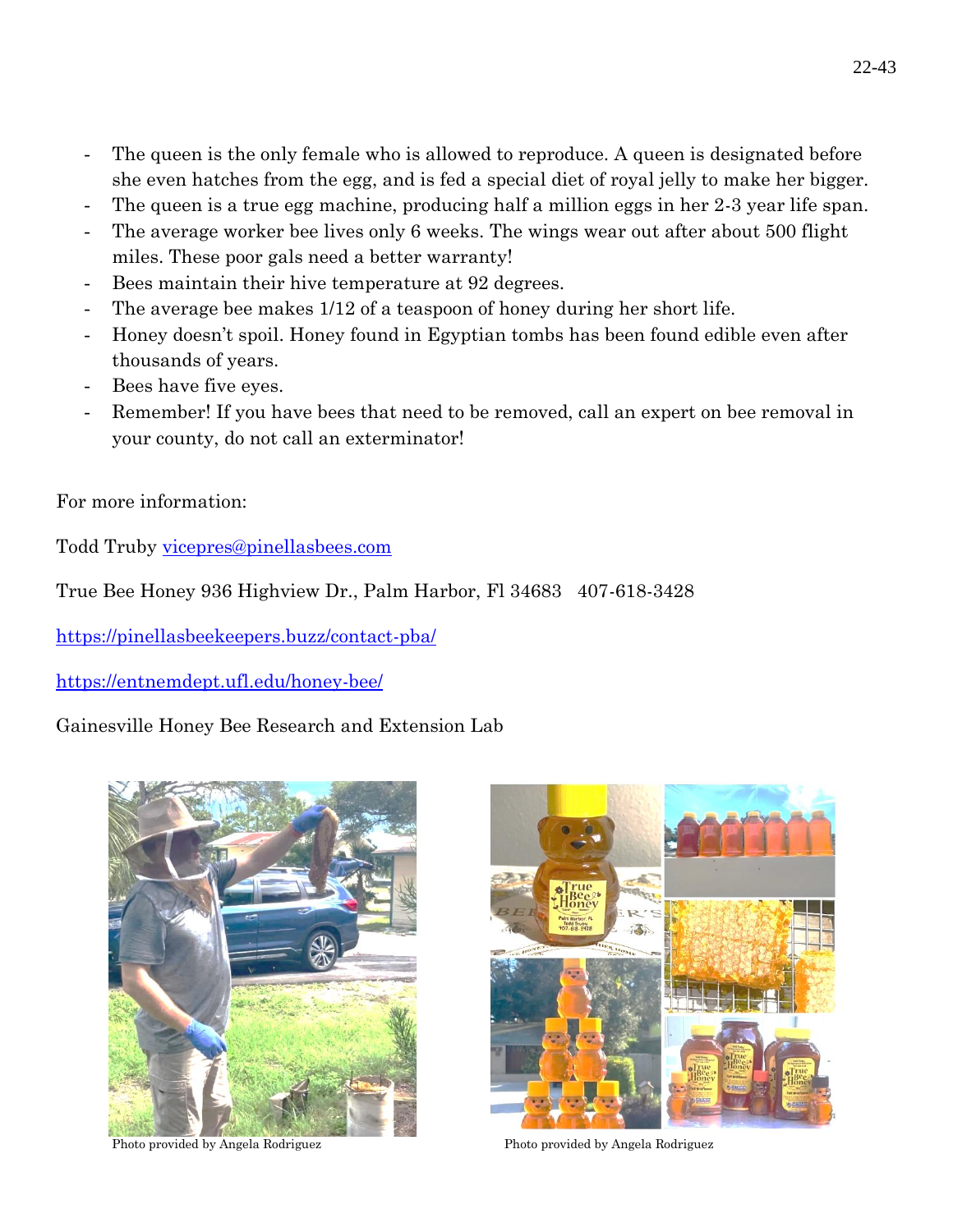## **What's Happening**

### **by Paul Zmoda**



Photo: Paul Zmoda

So far spring has been typical here: warm-tohot and not too wet or dry. I'm still trimming back branches killed by the freeze. The black sapote, even though damaged, is putting out some flowers on the new growth. All other persimmons are setting fruit; it appears that 'Izu' will have an excellent crop only three years after grafting. Our blackberry crop was on the small side this year because I let the weeds crowd them. I cleared a new spot and planted five more.

I grafted a mango and several persimmons. I potted up some new dragonfruit pieces I received in a trade.

While checking one of the bluebird houses, I found a tiny, sleeping bat inside. The bluebirds are using another nest box, so it can stay.

Early each morning, I check the vegetable garden. I always hand pollinate any newly opened female squash blossoms. This particular squash (see picture) is a small, Chinese Moschata type similar to calabaza and seminole pumpkins.





**\_\_\_\_\_\_\_\_\_\_\_\_\_\_\_\_\_\_\_\_\_\_\_\_\_\_\_\_\_\_\_\_\_\_\_\_\_\_\_\_\_\_\_\_\_\_\_\_\_\_\_\_\_\_\_\_\_\_\_\_\_\_\_\_\_\_\_\_\_\_\_\_\_\_\_\_\_\_\_\_\_\_\_\_\_\_\_\_\_**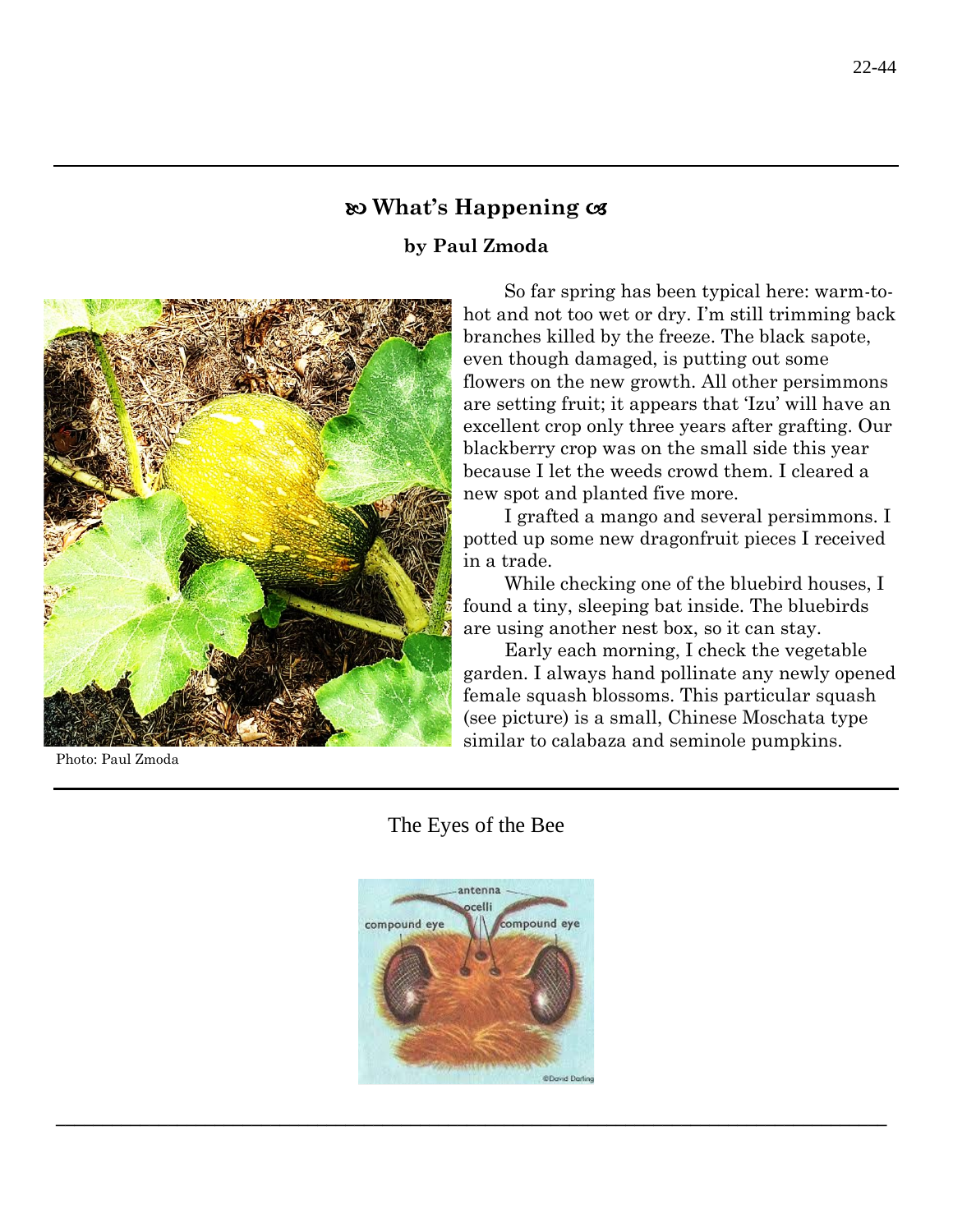# ? Member Questions ?



**Question**: is there really a pink pineapple and where can I get one to grow myself?

**Answer**: Pinkglow™ pineapples, botanically classified as *Ananas comosus*, are a rare, pink-fleshed variety belonging to the Bromeliaceae family. The cultivar was created by Del Monte Fresh Produce, and was officially released to consumers in October 2020. Pinkglow™ pineapples are cultivated in "ultra-limited" quantities, as it takes approximately two years to grow the variety. Each pineapple is harvested by hand to ensure quality. The fruits obtain their rosy tone from carotenoids, specifically lycopene, which are pigments naturally found in the flesh that give fruits their pink-red hue.

Pinkglow™ pineapples are branded as a luxury fruit, known as the rare "Jewel of The Jungle," and are shipped in an ornate gift box with a certificate of authenticity to exemplify that it is oneof-a-kind. The fruits are always shipped with the crowns removed, so the plants can be regrown at the farm, so you will not be able to get a starter from the crown yourself. There are places online where you can order the fruit itself. Hopefully soon, the fruit and maybe the crowns too will be more available.

**Question:** How do I tell the difference between male and female squash or cucumber blossoms?

**Answer:** It's important to know this answer so you can increase yields with hand pollination. Male flowers have longer, thin stems below the blossom, and protrude out farther from the plant. There are often more male than female flowers, and they form first and earlier than the female flowers. In the center of the bloom there is a long narrow protrusion called the anther. It is covered in pollen.

The female flower is the one that will produce the fruit, and this is visible in the shorter, swollen stem behind the flower. This is the embryonic fruit. There are fewer female flowers on the plant, and they form a few weeks later on the plant than the males.

The center of the blossom is wider, usually orange, and contains the stigma that receives the pollen from the male.



Using a Q-tip to transfer pollen from the male to the female will increase fruit yield.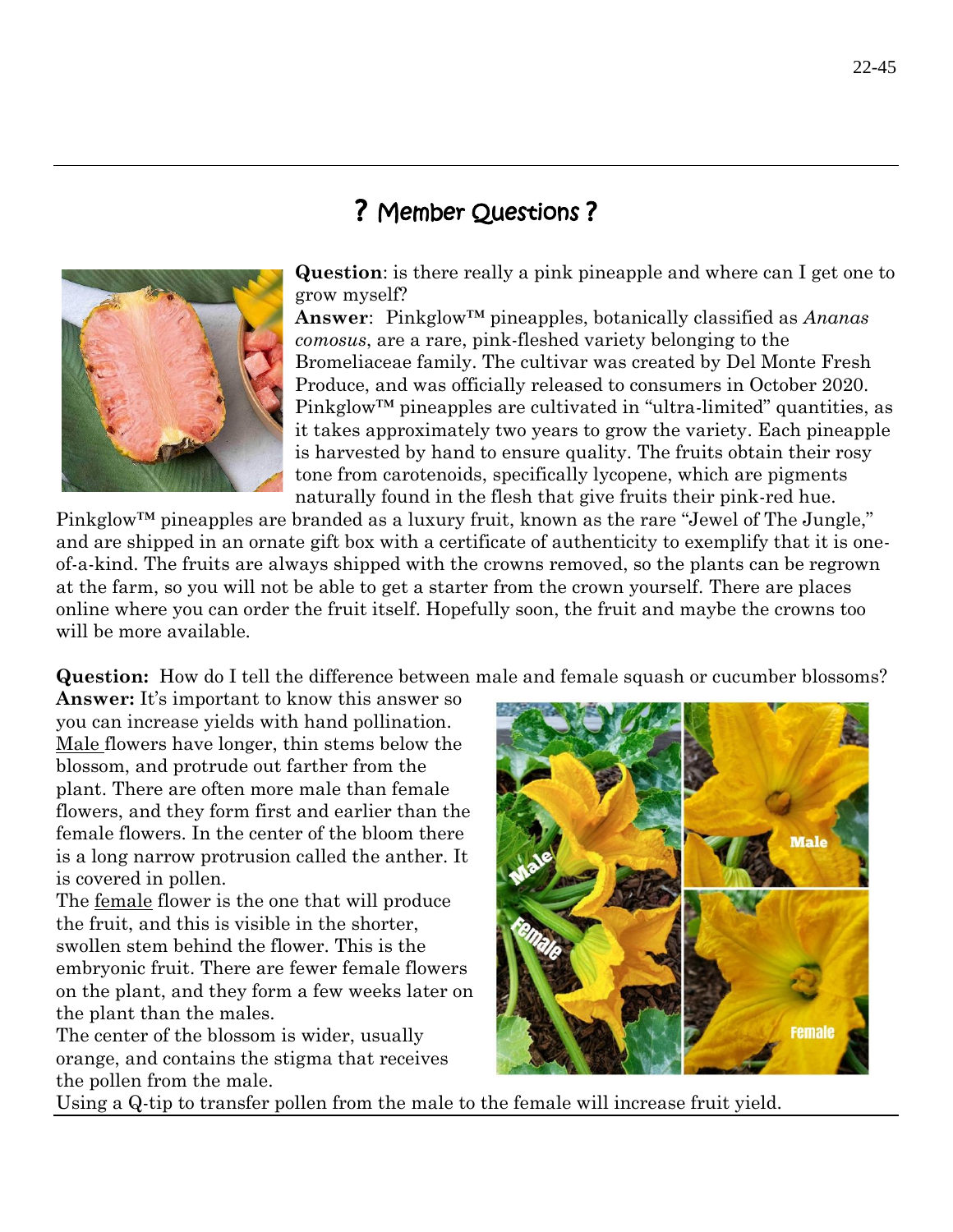# **Club Opportunities**

The Election Committee is looking for members that want to serve on the Board of Directors. The Board of Directors serve a "one year" term and our Club will have elections at the meeting this June.

We are also looking for members to serve on the following committees:



Social Committee (includes trips, special events) Guest Speaker Committee Food and Beverage Committee (for meetings) History Committee Citrus Celebration Committee USF Plant Sale Committee Membership Committee Mango Celebration Committee

If members would like to serve on the Board of Directors or on one of the Committees, please contact one of the members on the Election Committee. George Campani [kamp177@yahoo.com](mailto:kamp177@yahoo.com) or Paul Branesky [paulbranesky1@aol.com](mailto:paulbranesky1@aol.com) Or get your questions answered at the June meeting, social hour starts at 1pm, a great time to chat. Plan to stay after the June regular meeting to attend the Board meeting to learn more about these opportunities.



And finally, any member who would like to open their garden for other members to visit and learn from you, please forward your interest to the editor [bdprovencher@tampabay.rr.com](mailto:bdprovencher@tampabay.rr.com) I will be compiling a list of those who would like to share their gardens. Please include your name, what your specialty is if you have one, what plants you grow, and what time of the year is best for visiting. We have had some of our expert Club members share their gardens in the past (before Covid times) and members had lots of opportunity to learn about plants they were interested in growing, challenges and triumphs, great gardening tips, and so much more!

**------------------------------------------------------------------------------------------------------------------------------------**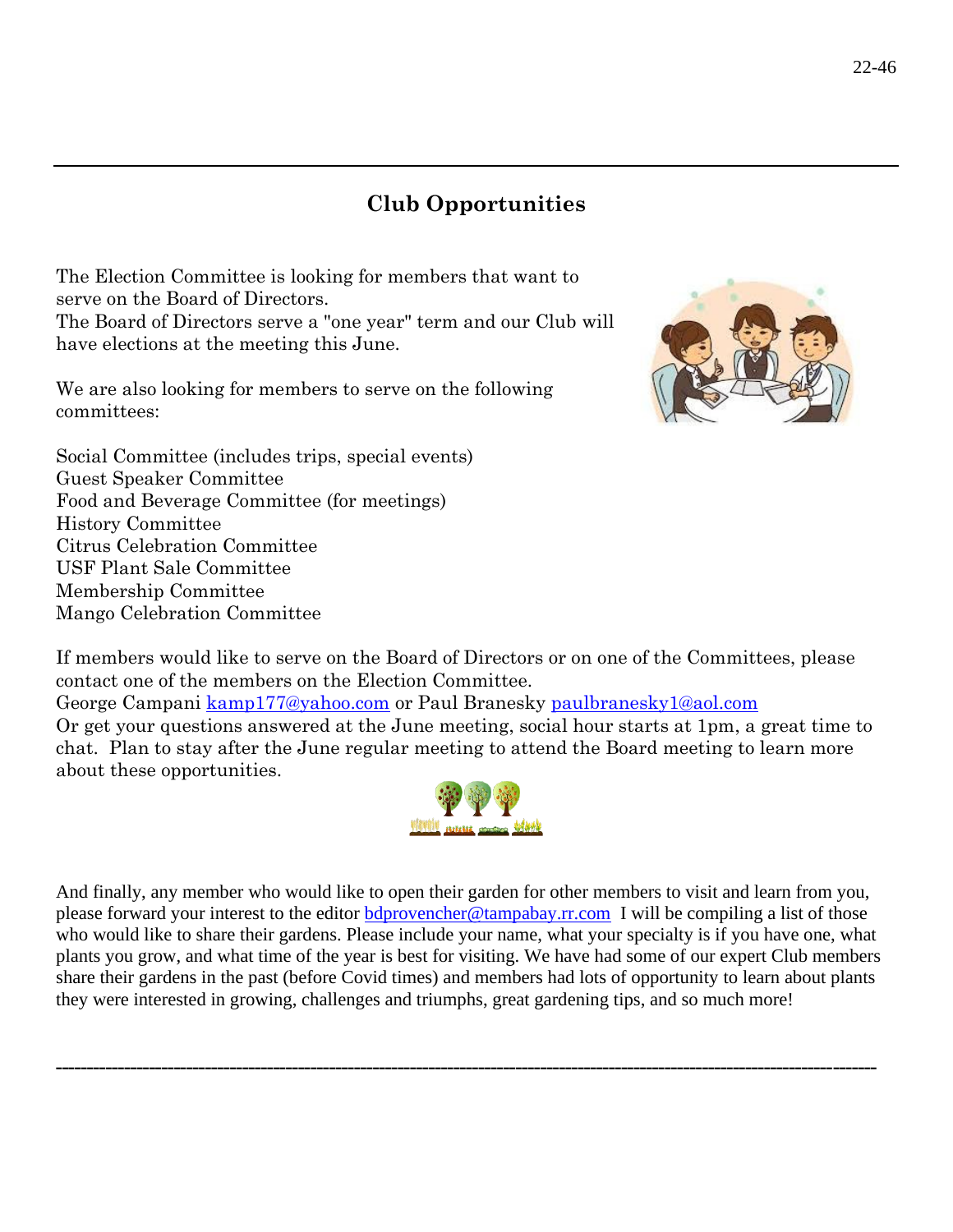### **Club Notes**

**------------------------------------------------------------------------------------------------------------------------------------**

Contributing to the newsletter is a great way to share what you are doing in your garden with other members, learn what other members are growing, and get your questions answered. Your submissions for the newsletter, pictures, notes of interest, events, tips, recipes, questions, etc. are especially needed - please send them to [bdprovencher@tampabay.rr.com](mailto:bdprovencher@tampabay.rr.com)  Submissions for the next newsletter due by: **June 22nd**.



## **Membership information**

 $\_$  ,  $\_$  ,  $\_$  ,  $\_$  ,  $\_$  ,  $\_$  ,  $\_$  ,  $\_$  ,  $\_$  ,  $\_$  ,  $\_$  ,  $\_$  ,  $\_$  ,  $\_$  ,  $\_$  ,  $\_$  ,  $\_$  ,  $\_$  ,  $\_$  ,  $\_$  ,  $\_$  ,  $\_$  ,  $\_$  ,  $\_$  ,  $\_$  ,  $\_$  ,  $\_$  ,  $\_$  ,  $\_$  ,  $\_$  ,  $\_$  ,  $\_$  ,  $\_$  ,  $\_$  ,  $\_$  ,  $\_$  ,  $\_$  ,

\_\_\_\_\_\_\_\_\_\_\_\_\_\_\_\_\_\_\_\_\_\_\_\_\_\_\_\_\_\_\_\_\_\_\_\_\_\_\_\_\_\_\_\_\_\_\_\_\_\_\_\_\_\_\_\_\_\_\_\_\_\_\_\_\_\_\_\_\_\_\_\_\_\_\_\_\_

### **NEW MEMBERS**

Download and fill out a membership application from: [https://rarefruit.org/membership/,](https://rarefruit.org/membership/) and send with check of money order for \$20 made out to Tampa Bay RFCI to: Tampa Bay RFCI**,** 12722 Prosser Rd., Dade City, FL 33525

### **RENEWING MEMBERS**

Send check or money order for \$20 made out to Tampa Bay RFCI and mail to: Tampa Bay RFCI**,** 12722 Prosser Rd., Dade City, FL 33525





 *Hey, wait for me!!!!!*